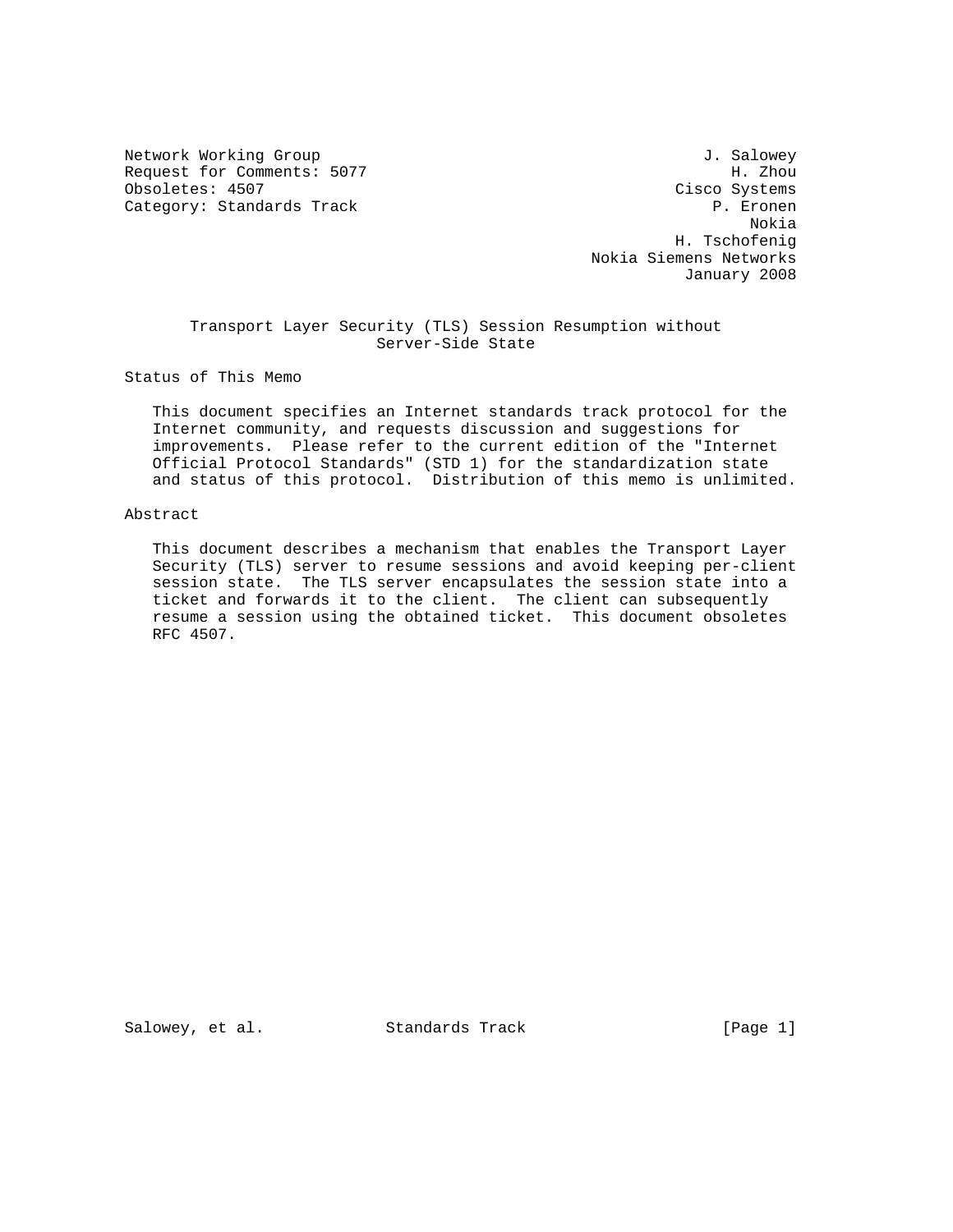Table of Contents

| Introduction $\cdots$ , $\cdots$ , $\cdots$ , $\cdots$ , $\cdots$ , $\cdots$ , $\cdots$ , $\cdots$ , $\cdots$ , $\cdots$ |  |  | $\overline{\phantom{a}3}$  |
|--------------------------------------------------------------------------------------------------------------------------|--|--|----------------------------|
| 2.                                                                                                                       |  |  | $\overline{\phantom{a}}$ 3 |
| $\mathcal{R}$                                                                                                            |  |  | 3                          |
| 3 1                                                                                                                      |  |  | $\overline{4}$             |
| SessionTicket TLS Extension<br>3.2.                                                                                      |  |  | $\overline{7}$             |
| 3.3. NewSessionTicket Handshake Message 8                                                                                |  |  |                            |
| 3.4. Interaction with TLS Session ID 9                                                                                   |  |  |                            |
| Recommended Ticket Construction 10<br>4 <sub>1</sub>                                                                     |  |  |                            |
| 5. Security Considerations 12                                                                                            |  |  |                            |
| Invalidating Sessions 12<br>5.1.                                                                                         |  |  |                            |
|                                                                                                                          |  |  |                            |
| 5.3.                                                                                                                     |  |  |                            |
| Denial of Service Attacks 12<br>5.4.                                                                                     |  |  |                            |
| Ticket Protection Key Management 13<br>5.5.                                                                              |  |  |                            |
| 5.6.                                                                                                                     |  |  |                            |
| Alternate Ticket Formats and Distribution Schemes 13<br>5.7.                                                             |  |  |                            |
| 5.8. Identity Privacy, Anonymity, and Unlinkability 14                                                                   |  |  |                            |
| б.                                                                                                                       |  |  |                            |
| $7$ .                                                                                                                    |  |  |                            |
| $\mathsf{R}$                                                                                                             |  |  |                            |
| Normative References 15<br>81                                                                                            |  |  |                            |
| Informative References 15<br>8.2.                                                                                        |  |  |                            |
| Appendix A. Discussion of Changes to RFC 4507 17                                                                         |  |  |                            |

Salowey, et al. Standards Track [Page 2]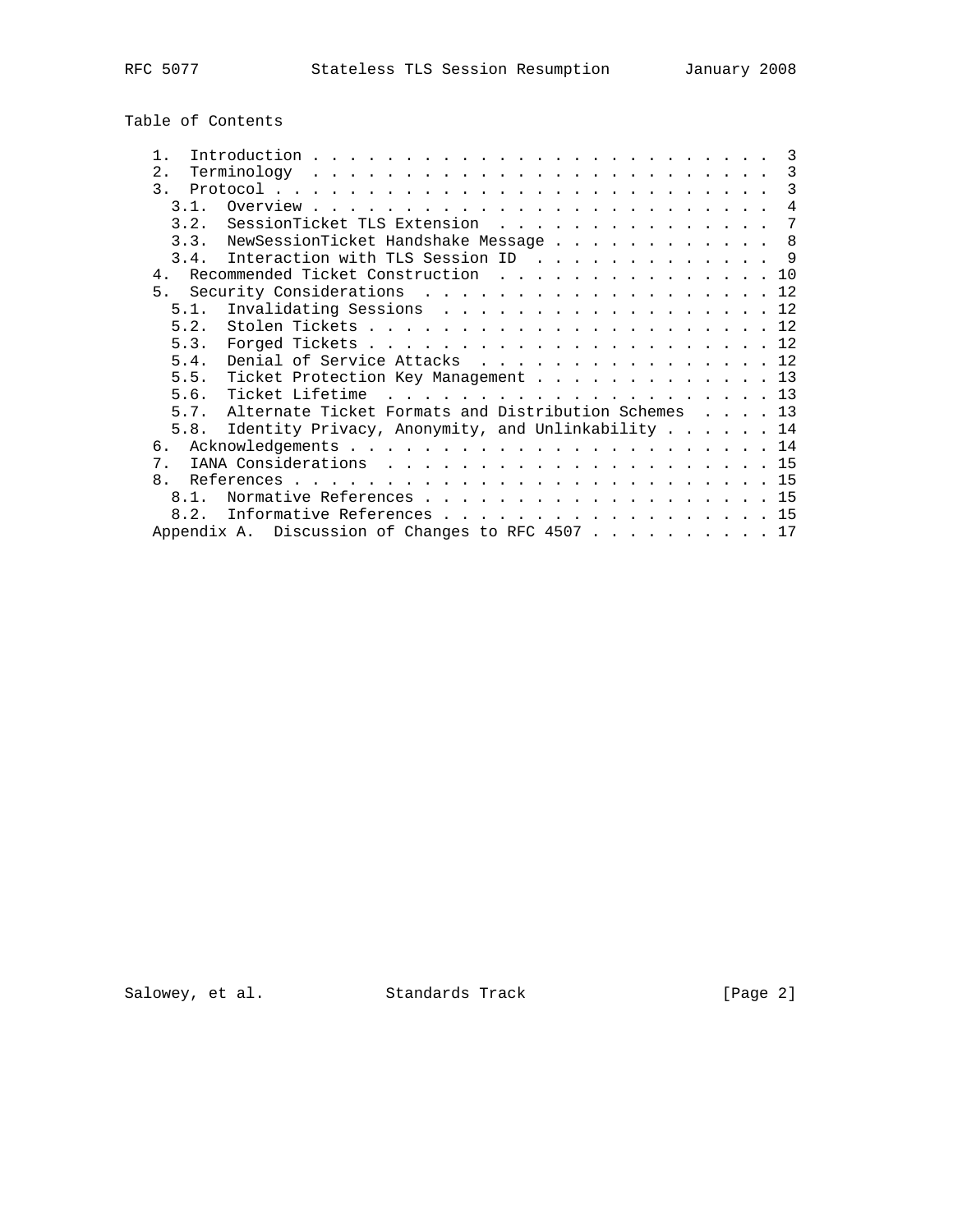1. Introduction

 This document defines a way to resume a Transport Layer Security (TLS) session without requiring session-specific state at the TLS server. This mechanism may be used with any TLS ciphersuite. This document applies to both TLS 1.0 defined in [RFC2246], and TLS 1.1 defined in [RFC4346]. The mechanism makes use of TLS extensions defined in [RFC4366] and defines a new TLS message type.

This mechanism is useful in the following situations:

- 1. servers that handle a large number of transactions from different users
- 2. servers that desire to cache sessions for a long time
- 3. ability to load balance requests across servers
- 4. embedded servers with little memory

 This document obsoletes RFC 4507 [RFC4507] to correct an error in the encoding that caused the specification to differ from deployed implementations. At the time of this writing, there are no known implementations that follow the encoding specified in RFC 4507. This update to RFC 4507 aligns the document with currently deployed implementations. More details of the change are given in Appendix A.

2. Terminology

 Within this document, the term 'ticket' refers to a cryptographically protected data structure that is created and consumed by the server to rebuild session-specific state.

 The key words "MUST", "MUST NOT", "REQUIRED", "SHALL", "SHALL NOT", "SHOULD", "SHOULD NOT", "RECOMMENDED", "MAY", and "OPTIONAL" in this document are to be interpreted as described in [RFC2119].

3. Protocol

 This specification describes a mechanism to distribute encrypted session-state information to the client in the form of a ticket and a mechanism to present the ticket back to the server. The ticket is created by a TLS server and sent to a TLS client. The TLS client presents the ticket to the TLS server to resume a session. Implementations of this specification are expected to support both mechanisms. Other specifications can take advantage of the session tickets, perhaps specifying alternative means for distribution or selection. For example, a separate specification may describe an

Salowey, et al. Standards Track [Page 3]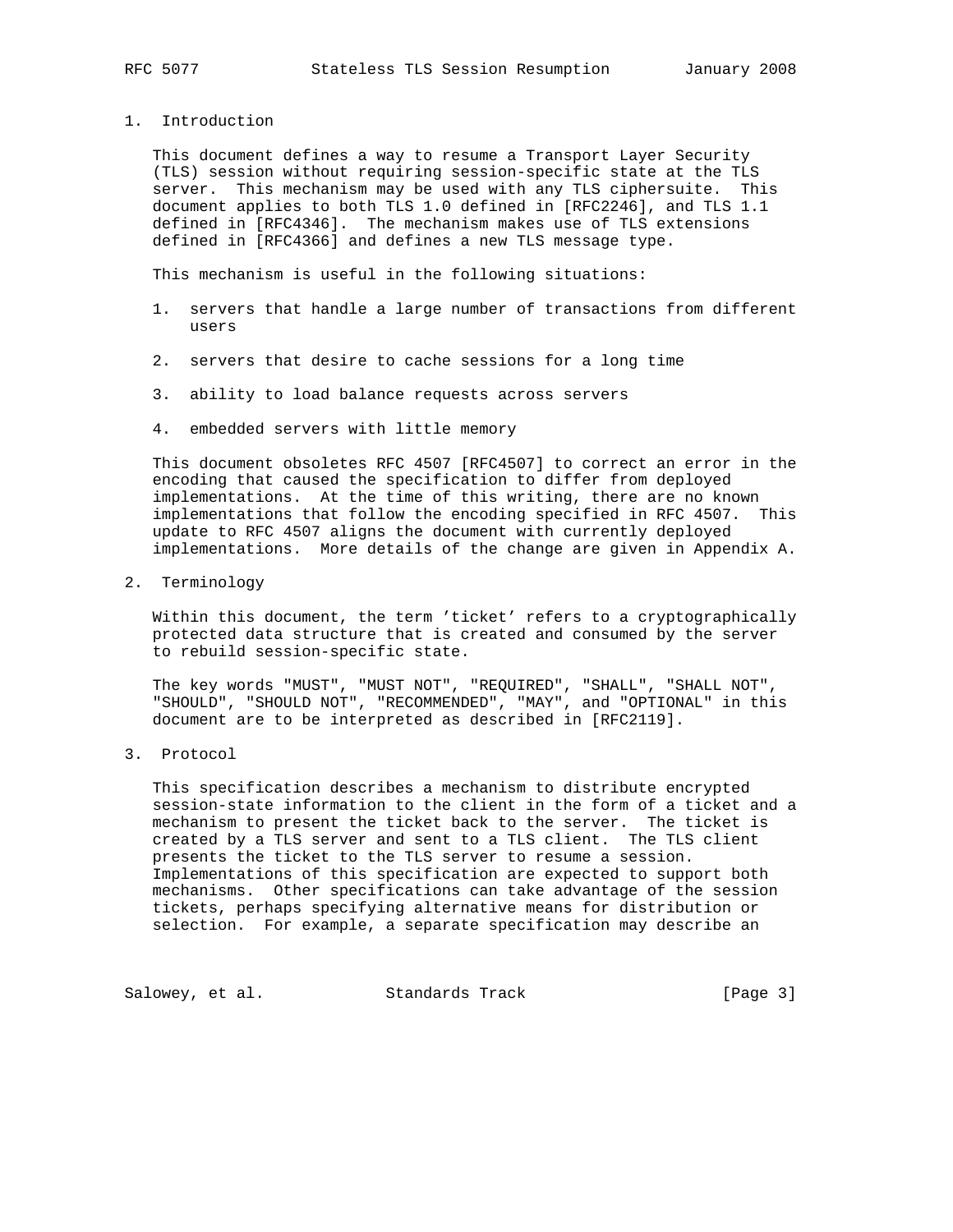alternate way to distribute a ticket and use the TLS extension in this document to resume the session. This behavior is beyond the scope of the document and would need to be described in a separate specification.

# 3.1. Overview

 The client indicates that it supports this mechanism by including a SessionTicket TLS extension in the ClientHello message. The extension will be empty if the client does not already possess a ticket for the server. The server sends an empty SessionTicket extension to indicate that it will send a new session ticket using the NewSessionTicket handshake message. The extension is described in Section 3.2.

 If the server wants to use this mechanism, it stores its session state (such as ciphersuite and master secret) to a ticket that is encrypted and integrity-protected by a key known only to the server. The ticket is distributed to the client using the NewSessionTicket TLS handshake message described in Section 3.3. This message is sent during the TLS handshake before the ChangeCipherSpec message, after the server has successfully verified the client's Finished message.

Client Server Server Server Server Server Server Server Server Server Server Server Server Server Server Server ClientHello (empty SessionTicket extension)--------> ServerHello (empty SessionTicket extension) Certificate\* ServerKeyExchange\* CertificateRequest\* <-------- ServerHelloDone Certificate\* ClientKeyExchange CertificateVerify\* [ChangeCipherSpec] Finished --------> NewSessionTicket [ChangeCipherSpec] <-------- Finished Application Data <-------> Application Data

Figure 1: Message Flow for Full Handshake Issuing New Session Ticket

Salowey, et al. Standards Track [Page 4]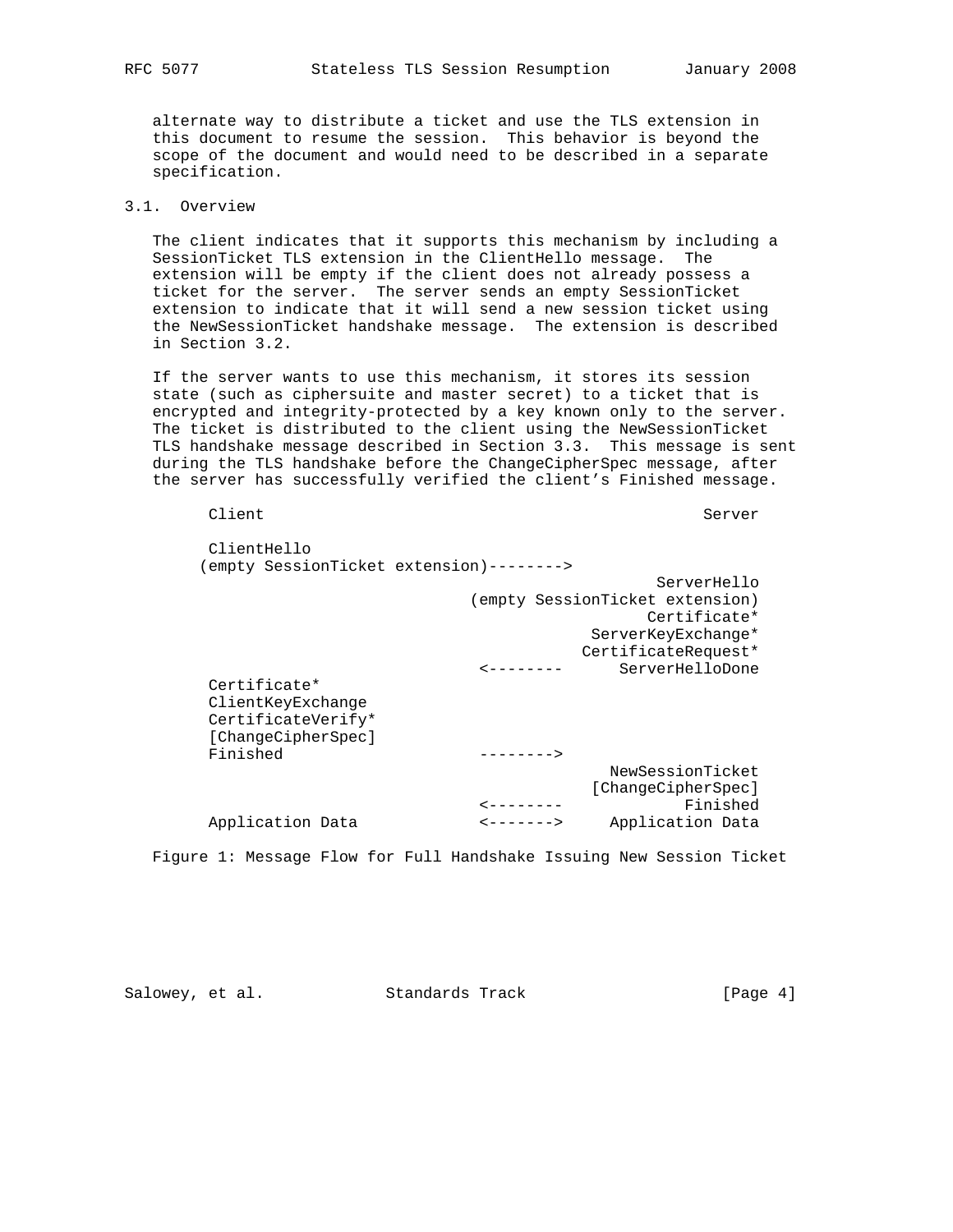The client caches this ticket along with the master secret and other parameters associated with the current session. When the client wishes to resume the session, it includes the ticket in the SessionTicket extension within the ClientHello message. Appendix A provides a detailed description of the encoding of the extension and changes from RFC 4507. The server then decrypts the received ticket, verifies the ticket's validity, retrieves the session state from the contents of the ticket, and uses this state to resume the session. The interaction with the TLS Session ID is described in Section 3.4. If the server successfully verifies the client's ticket, then it may renew the ticket by including a NewSessionTicket handshake message after the ServerHello.

|                                                                     | Server                          |
|---------------------------------------------------------------------|---------------------------------|
| -------->                                                           |                                 |
|                                                                     | ServerHello                     |
|                                                                     | (empty SessionTicket extension) |
|                                                                     | NewSessionTicket                |
|                                                                     | [ChangeCipherSpec]              |
|                                                                     | Finished                        |
|                                                                     |                                 |
| -------->                                                           |                                 |
| $--------$                                                          | Application Data                |
| (SessionTicket extension)<br>[ChangeCipherSpec]<br>Application Data |                                 |

 Figure 2: Message Flow for Abbreviated Handshake Using New Session Ticket

A recommended ticket format is given in Section 4.

 If the server cannot or does not want to honor the ticket, then it can initiate a full handshake with the client.

 In the case that the server does not wish to issue a new ticket at this time, it just completes the handshake without including a SessionTicket extension or NewSessionTicket handshake message. This is shown below (this flow is identical to Figure 1 in RFC 4346, except for the SessionTicket extension in the first message):

Salowey, et al. Standards Track [Page 5]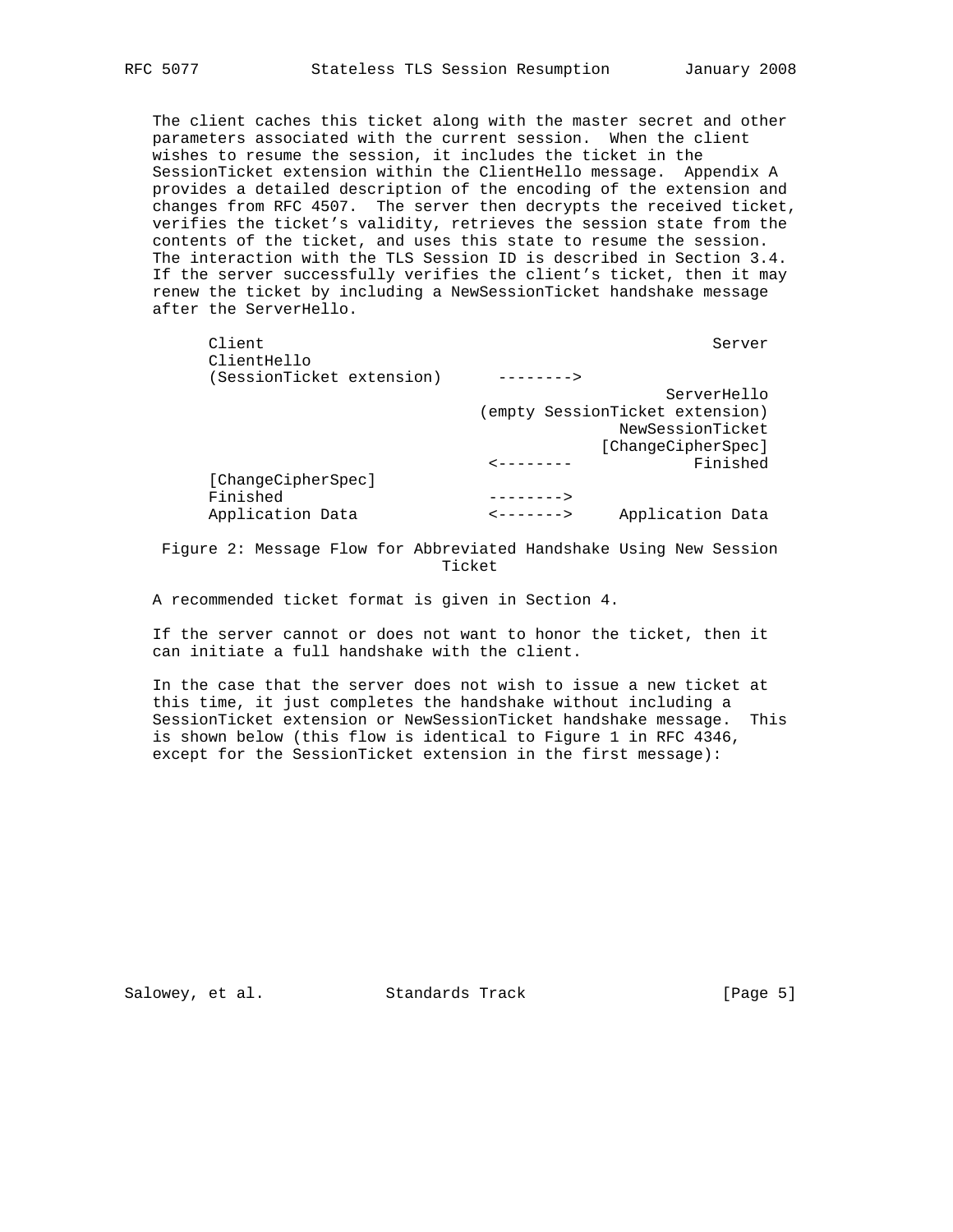| Client                                   |                   | Server                         |
|------------------------------------------|-------------------|--------------------------------|
| ClientHello<br>(SessionTicket extension) |                   |                                |
|                                          |                   | ServerHello                    |
|                                          |                   | Certificate*                   |
|                                          |                   | ServerKeyExchange*             |
|                                          |                   | CertificateRequest*            |
|                                          |                   | ServerHelloDone                |
| Certificate*                             |                   |                                |
| ClientKeyExchange                        |                   |                                |
| CertificateVerify*                       |                   |                                |
| [ChangeCipherSpec]                       |                   |                                |
| Finished                                 | $-------->$       |                                |
|                                          |                   | [ChangeCipherSpec]<br>Finished |
| Application Data                         | $- - - - - - - >$ | Application Data               |
|                                          |                   |                                |

 Figure 3: Message Flow for Server Completing Full Handshake Without Issuing New Session Ticket

 It is also permissible to have an exchange similar to Figure 3 using the abbreviated handshake defined in Figure 2 of RFC 4346, where the client uses the SessionTicket extension to resume the session, but the server does not wish to issue a new ticket, and therefore does not send a SessionTicket extension.

 If the server rejects the ticket, it may still wish to issue a new ticket after performing the full handshake as shown below (this flow is identical to Figure 1, except the SessionTicket extension in the ClientHello is not empty):

Salowey, et al. Standards Track [Page 6]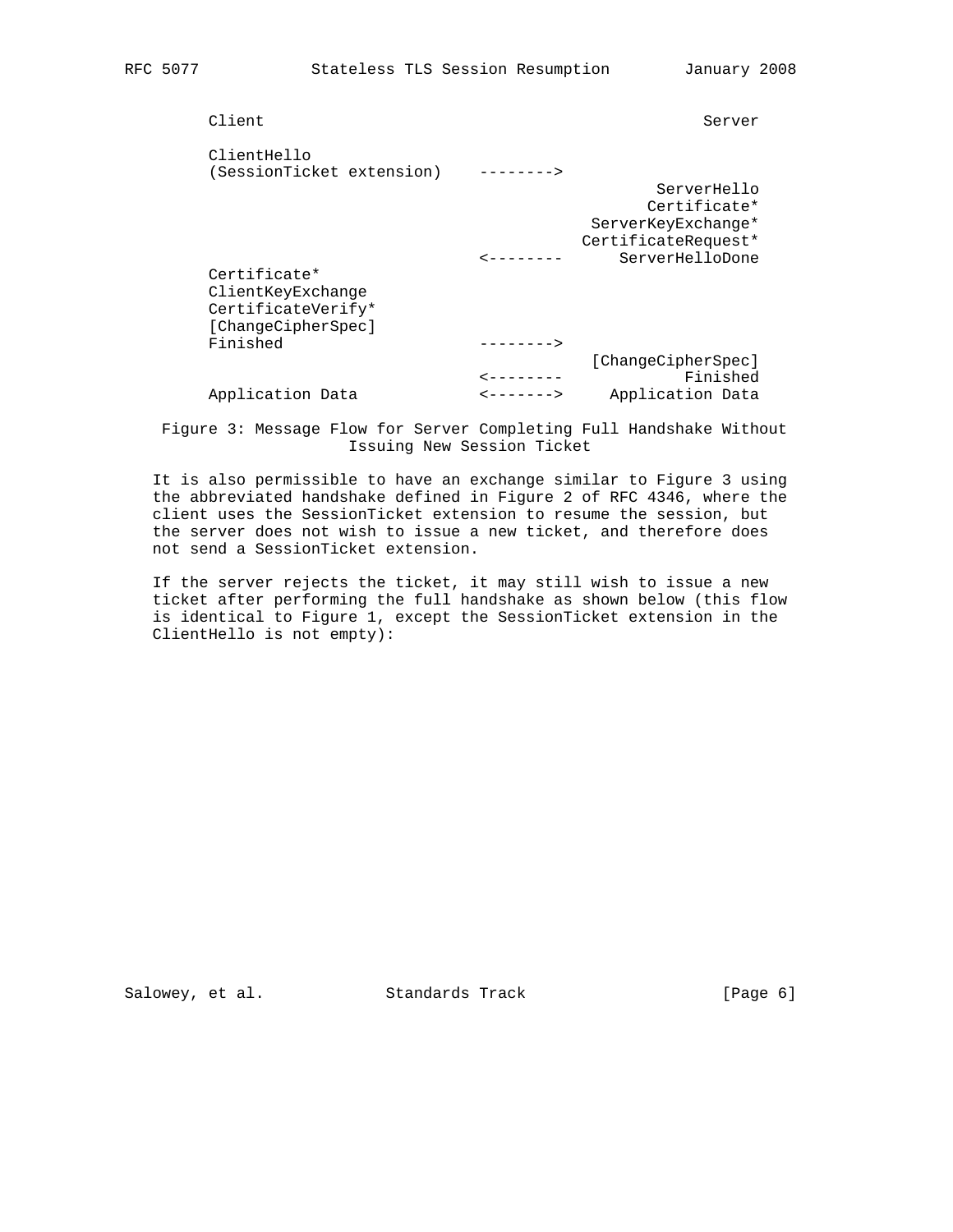| Client                                                                        |                              | Server                                                                |
|-------------------------------------------------------------------------------|------------------------------|-----------------------------------------------------------------------|
| ClientHello<br>(SessionTicket extension) -------->                            |                              |                                                                       |
|                                                                               |                              | ServerHello                                                           |
|                                                                               |                              | (empty SessionTicket extension)<br>Certificate*<br>ServerKeyExchange* |
|                                                                               |                              | CertificateRequest*                                                   |
|                                                                               | - - - - - - -                | ServerHelloDone                                                       |
| Certificate*<br>ClientKeyExchange<br>CertificateVerify*<br>[ChangeCipherSpec] |                              |                                                                       |
| Finished                                                                      | -------->                    |                                                                       |
|                                                                               | -------                      | NewSessionTicket<br>[ChangeCipherSpec]<br>Finished                    |
| Application Data                                                              | $\leftarrow$ – – – – – – – – | Application Data                                                      |

 Figure 4: Message Flow for Server Rejecting Ticket, Performing Full Handshake, and Issuing New Session Ticket

# 3.2. SessionTicket TLS Extension

 The SessionTicket TLS extension is based on [RFC4366]. The format of the ticket is an opaque structure used to carry session-specific state information. This extension may be sent in the ClientHello and ServerHello.

 If the client possesses a ticket that it wants to use to resume a session, then it includes the ticket in the SessionTicket extension in the ClientHello. If the client does not have a ticket and is prepared to receive one in the NewSessionTicket handshake message, then it MUST include a zero-length ticket in the SessionTicket extension. If the client is not prepared to receive a ticket in the NewSessionTicket handshake message, then it MUST NOT include a SessionTicket extension unless it is sending a non-empty ticket it received through some other means from the server.

 The server uses a zero-length SessionTicket extension to indicate to the client that it will send a new session ticket using the NewSessionTicket handshake message described in Section 3.3. The server MUST send this extension in the ServerHello if it wishes to issue a new ticket to the client using the NewSessionTicket handshake message. The server MUST NOT send this extension if it does not receive one in the ClientHello.

Salowey, et al. Standards Track [Page 7]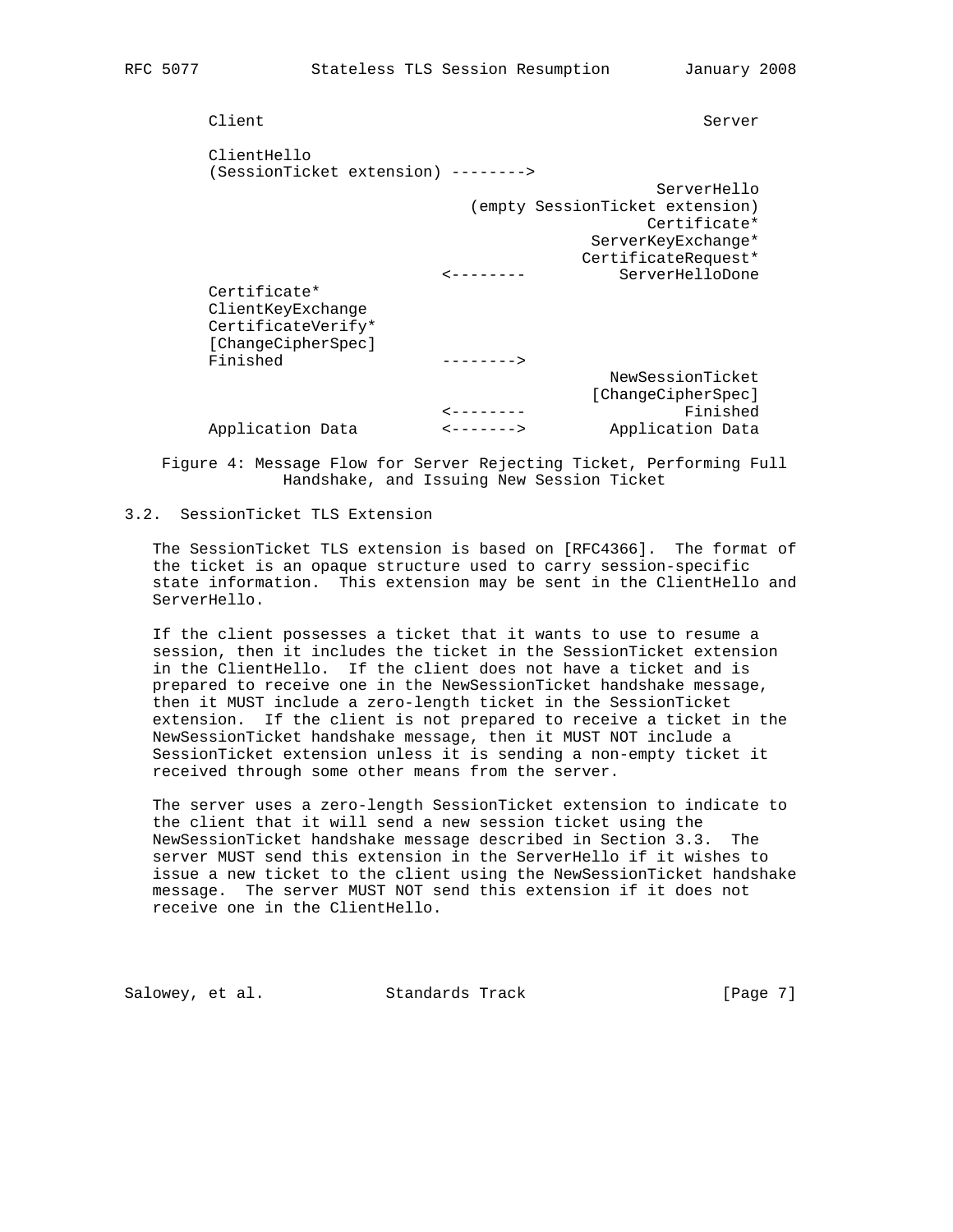If the server fails to verify the ticket, then it falls back to performing a full handshake. If the ticket is accepted by the server but the handshake fails, the client SHOULD delete the ticket.

 The SessionTicket extension has been assigned the number 35. The extension\_data field of SessionTicket extension contains the ticket.

## 3.3. NewSessionTicket Handshake Message

 This message is sent by the server during the TLS handshake before the ChangeCipherSpec message. This message MUST be sent if the server included a SessionTicket extension in the ServerHello. This message MUST NOT be sent if the server did not include a SessionTicket extension in the ServerHello. This message is included in the hash used to create and verify the Finished message. In the case of a full handshake, the server MUST verify the client's Finished message before sending the ticket. The client MUST NOT treat the ticket as valid until it has verified the server's Finished message. If the server determines that it does not want to include a ticket after it has included the SessionTicket extension in the ServerHello, then it sends a zero-length ticket in the NewSessionTicket handshake message.

 If the server successfully verifies the client's ticket, then it MAY renew the ticket by including a NewSessionTicket handshake message after the ServerHello in the abbreviated handshake. The client should start using the new ticket as soon as possible after it verifies the server's Finished message for new connections. Note that since the updated ticket is issued before the handshake completes, it is possible that the client may not put the new ticket into use before it initiates new connections. The server MUST NOT assume that the client actually received the updated ticket until it successfully verifies the client's Finished message.

 The NewSessionTicket handshake message has been assigned the number 4 and its definition is given at the end of this section. The ticket lifetime hint field contains a hint from the server about how long the ticket should be stored. The value indicates the lifetime in seconds as a 32-bit unsigned integer in network byte order relative to when the ticket is received. A value of zero is reserved to indicate that the lifetime of the ticket is unspecified. A client SHOULD delete the ticket and associated state when the time expires. It MAY delete the ticket earlier based on local policy. A server MAY treat a ticket as valid for a shorter or longer period of time than what is stated in the ticket\_lifetime\_hint.

Salowey, et al. Standards Track [Page 8]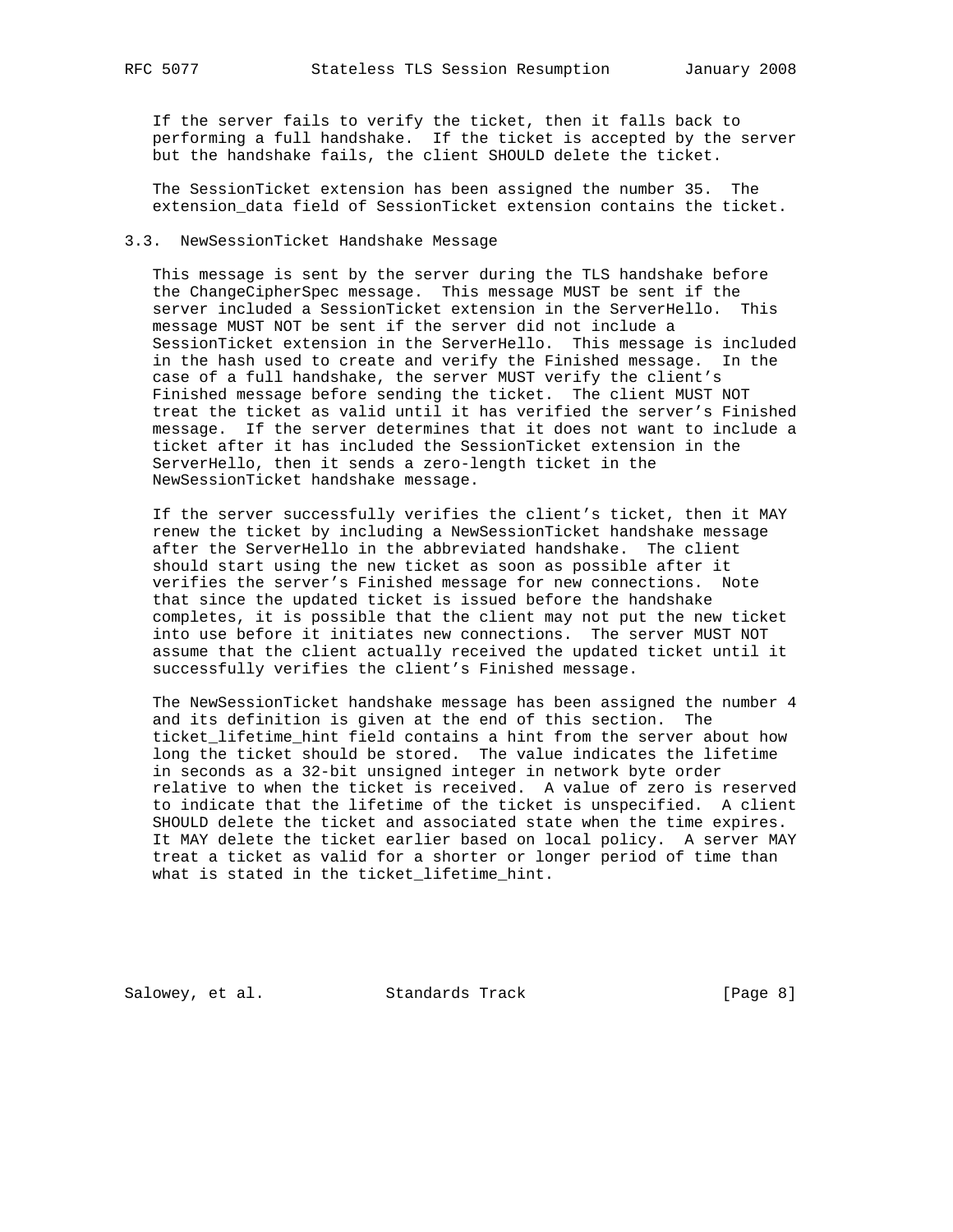```
 struct {
        HandshakeType msg_type;
         uint24 length;
         select (HandshakeType) {
case hello_request: HelloRequest;
case client_hello: ClientHello;
case server_hello: ServerHello;
case certificate: Certificate;
            case server_key_exchange: ServerKeyExchange;
            case certificate_request: CertificateRequest;
            case server_hello_done: ServerHelloDone;
            case certificate_verify: CertificateVerify;
            case client_key_exchange: ClientKeyExchange;
case finished: Finished;
 case session_ticket: NewSessionTicket; /* NEW */
         } body;
     } Handshake;
```
 struct { uint32 ticket\_lifetime\_hint; opaque ticket<0..2^16-1>; } NewSessionTicket;

# 3.4. Interaction with TLS Session ID

 If a server is planning on issuing a session ticket to a client that does not present one, it SHOULD include an empty Session ID in the ServerHello. If the server rejects the ticket and falls back to the full handshake then it may include a non-empty Session ID to indicate its support for stateful session resumption. If the client receives a session ticket from the server, then it discards any Session ID that was sent in the ServerHello.

 When presenting a ticket, the client MAY generate and include a Session ID in the TLS ClientHello. If the server accepts the ticket and the Session ID is not empty, then it MUST respond with the same Session ID present in the ClientHello. This allows the client to easily differentiate when the server is resuming a session from when it is falling back to a full handshake. Since the client generates a Session ID, the server MUST NOT rely upon the Session ID having a particular value when validating the ticket. If a ticket is presented by the client, the server MUST NOT attempt to use the Session ID in the ClientHello for stateful session resumption. Alternatively, the client MAY include an empty Session ID in the ClientHello. In this case, the client ignores the Session ID sent in the ServerHello and determines if the server is resuming a session by the subsequent handshake messages.

Salowey, et al. Standards Track [Page 9]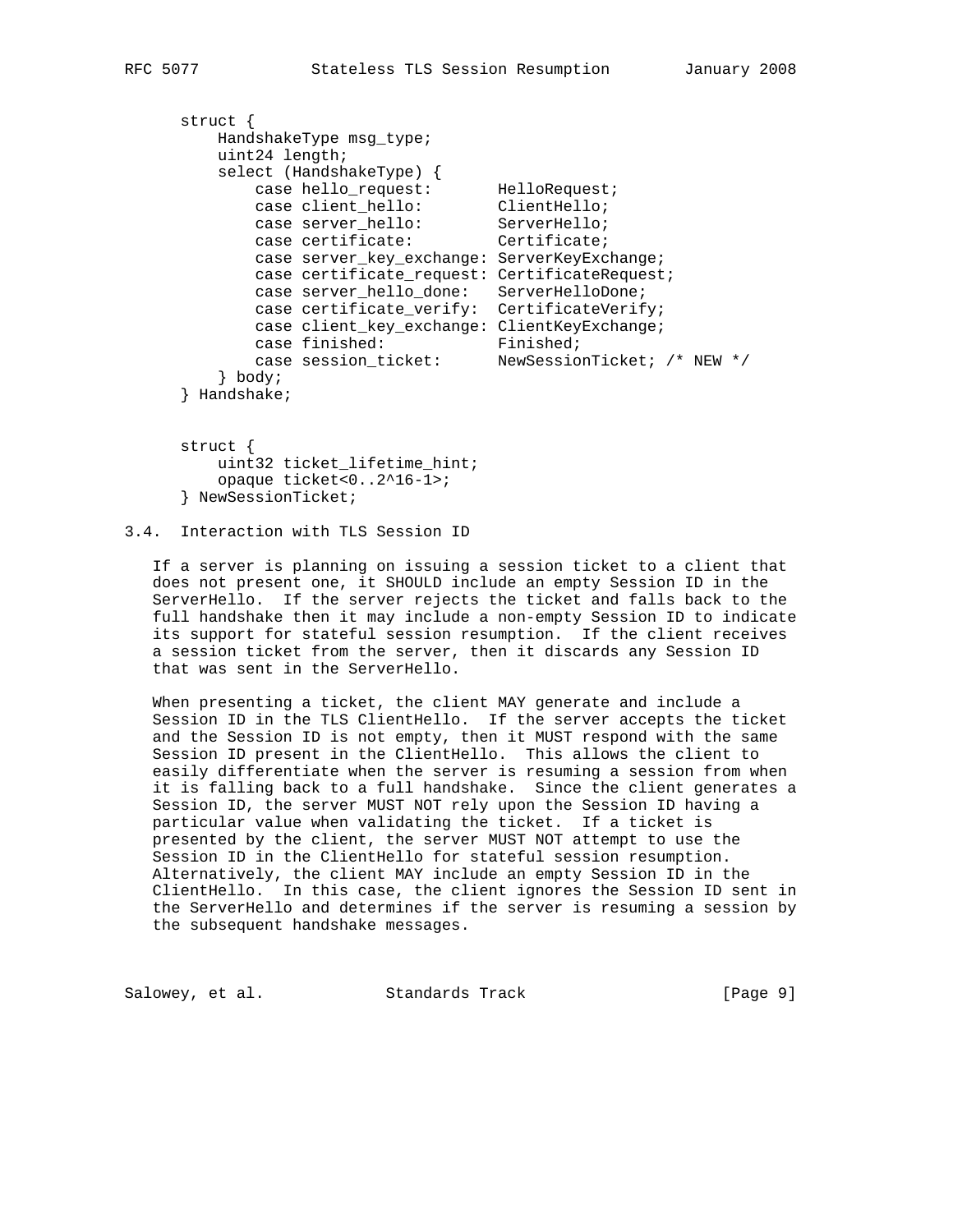4. Recommended Ticket Construction

 This section describes a recommended format and protection for the ticket. Note that the ticket is opaque to the client, so the structure is not subject to interoperability concerns, and implementations may diverge from this format. If implementations do diverge from this format, they must take security concerns seriously. Clients MUST NOT examine the ticket under the assumption that it complies with this document.

 The server uses two different keys: one 128-bit key for Advanced Encryption Standard (AES) [AES] in Cipher Block Chaining (CBC) mode [CBC] encryption and one 256-bit key for HMAC-SHA-256 [RFC4634].

The ticket is structured as follows:

```
 struct {
    opaque key_name[16];
     opaque iv[16];
     opaque encrypted_state<0..2^16-1>;
     opaque mac[32];
 } ticket;
```
 Here, key\_name serves to identify a particular set of keys used to protect the ticket. It enables the server to easily recognize tickets it has issued. The key\_name should be randomly generated to avoid collisions between servers. One possibility is to generate new random keys and key name every time the server is started.

 The actual state information in encrypted\_state is encrypted using 128-bit AES in CBC mode with the given IV. The Message Authentication Code (MAC) is calculated using HMAC-SHA-256 over key\_name (16 octets) and IV (16 octets), followed by the length of the encrypted\_state field (2 octets) and its contents (variable length).

Salowey, et al. Standards Track [Page 10]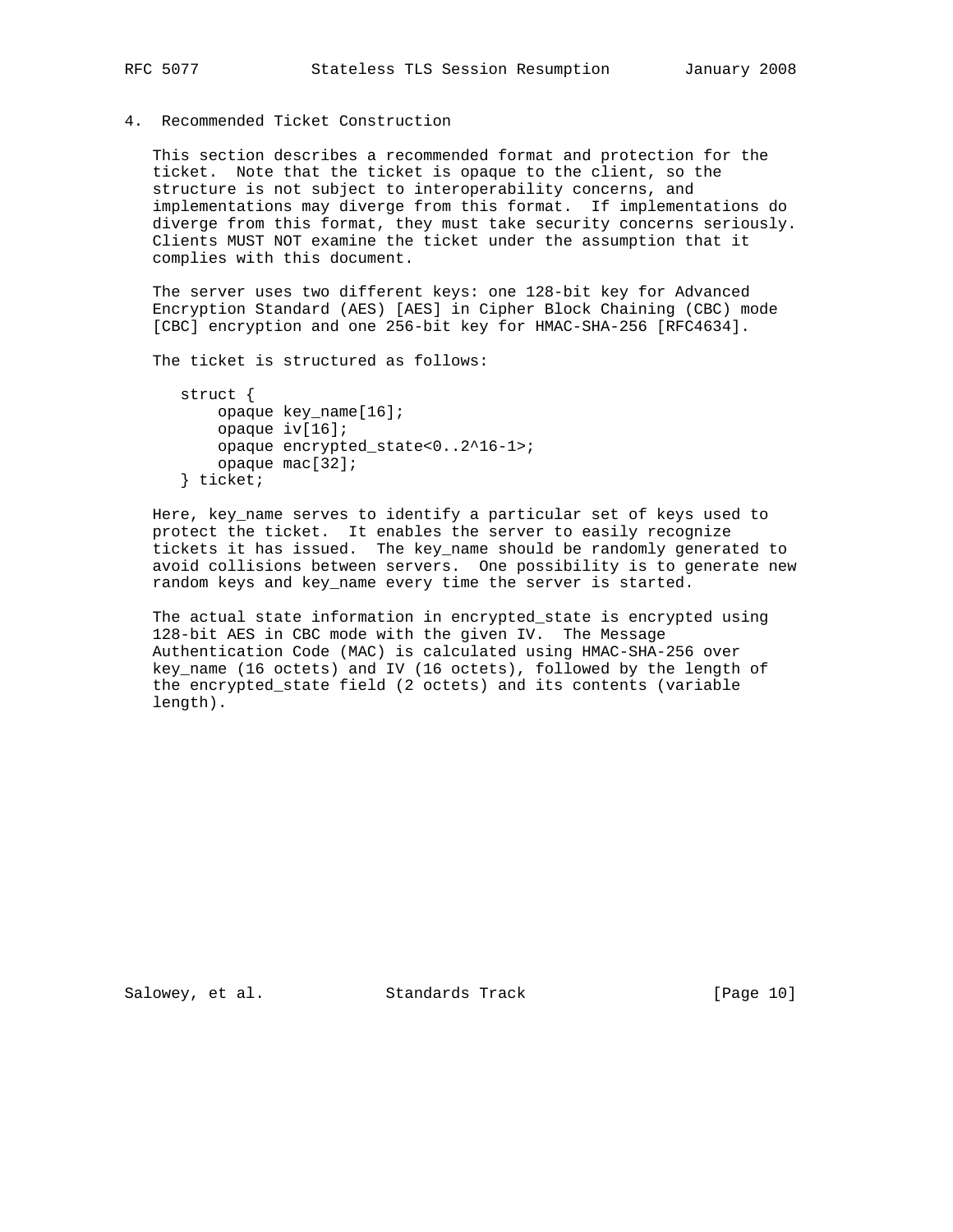```
 struct {
      ProtocolVersion protocol_version;
      CipherSuite cipher_suite;
      CompressionMethod compression_method;
      opaque master_secret[48];
      ClientIdentity client_identity;
     uint32 timestamp;
  } StatePlaintext;
 enum {
    anonymous(0),
    certificate_based(1),
    psk(2)
 } ClientAuthenticationType;
 struct {
      ClientAuthenticationType client_authentication_type;
      select (ClientAuthenticationType) {
          case anonymous: struct {};
          case certificate_based:
              ASN.1Cert certificate_list<0..2^24-1>;
          case psk:
              opaque psk_identity<0..2^16-1>; /* from [RFC4279] */
      };
   } ClientIdentity;
```
 The structure StatePlaintext stores the TLS session state including the master\_secret. The timestamp within this structure allows the TLS server to expire tickets. To cover the authentication and key exchange protocols provided by TLS, the ClientIdentity structure contains the authentication type of the client used in the initial exchange (see ClientAuthenticationType). To offer the TLS server with the same capabilities for authentication and authorization, a certificate list is included in case of public-key-based authentication. The TLS server is therefore able to inspect a number of different attributes within these certificates. A specific implementation might choose to store a subset of this information or additional information. Other authentication mechanisms, such as Kerberos [RFC2712], would require different client identity data. Other TLS extensions may require the inclusion of additional data in the StatePlaintext structure.

Salowey, et al. Standards Track [Page 11]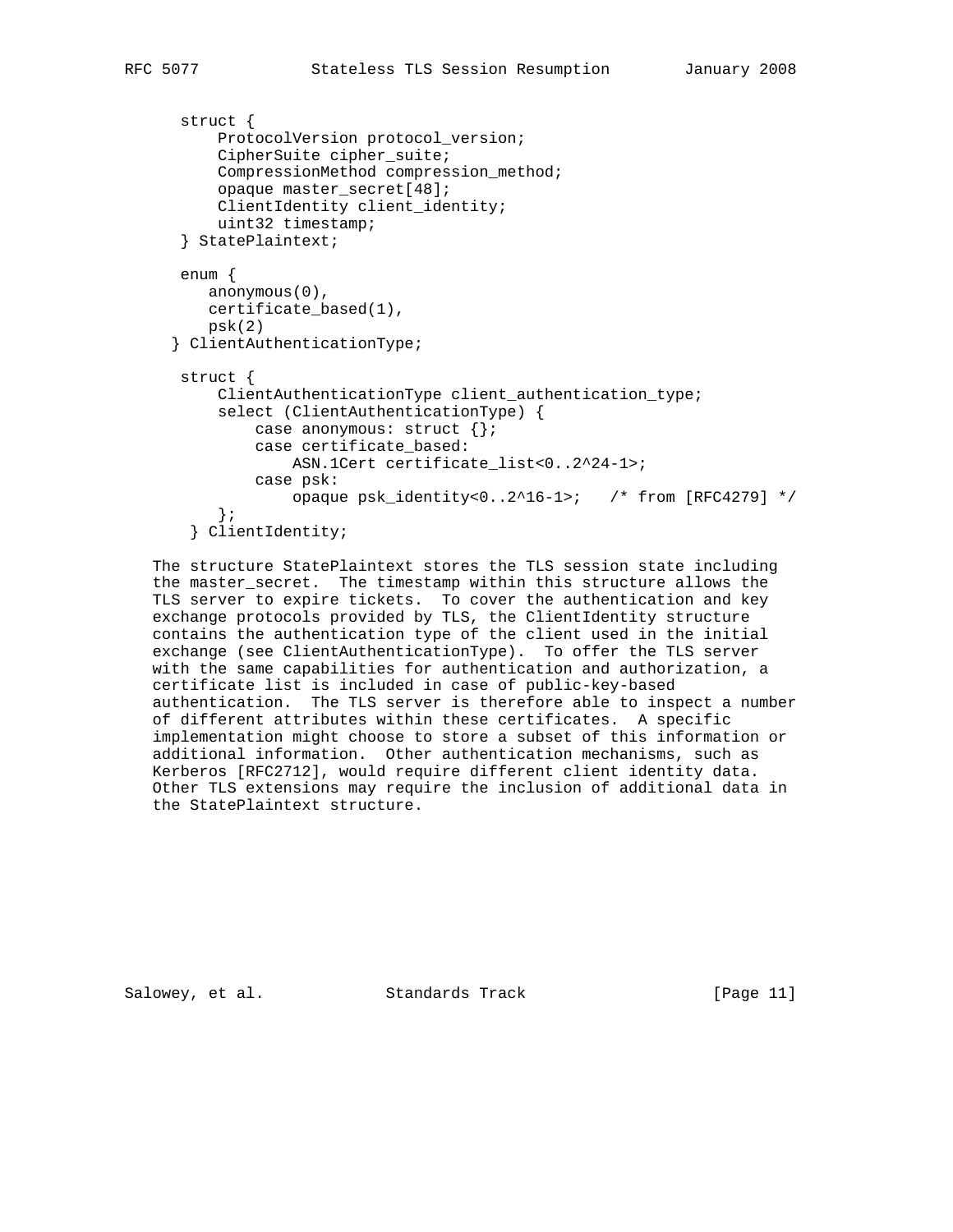#### 5. Security Considerations

 This section addresses security issues related to the usage of a ticket. Tickets must be authenticated and encrypted to prevent modification or eavesdropping by an attacker. Several attacks described below will be possible if this is not carefully done.

 Implementations should take care to ensure that the processing of tickets does not increase the chance of denial of service as described below.

## 5.1. Invalidating Sessions

 The TLS specification requires that TLS sessions be invalidated when errors occur. [CSSC] discusses the security implications of this in detail. In the analysis within this paper, failure to invalidate sessions does not pose a security risk. This is because the TLS handshake uses a non-reversible function to derive keys for a session so information about one session does not provide an advantage to attack the master secret or a different session. If a session invalidation scheme is used, the implementation should verify the integrity of the ticket before using the contents to invalidate a session to ensure that an attacker cannot invalidate a chosen session.

# 5.2. Stolen Tickets

 An eavesdropper or man-in-the-middle may obtain the ticket and attempt to use it to establish a session with the server; however, since the ticket is encrypted and the attacker does not know the secret key, a stolen ticket does not help an attacker resume a session. A TLS server MUST use strong encryption and integrity protection for the ticket to prevent an attacker from using a brute force mechanism to obtain the ticket's contents.

## 5.3. Forged Tickets

 A malicious user could forge or alter a ticket in order to resume a session, to extend its lifetime, to impersonate another user, or to gain additional privileges. This attack is not possible if the ticket is protected using a strong integrity protection algorithm such as a keyed HMAC-SHA-256.

## 5.4. Denial of Service Attacks

 The key\_name field defined in the recommended ticket format helps the server efficiently reject tickets that it did not issue. However, an adversary could store or generate a large number of tickets to send

Salowey, et al. Standards Track [Page 12]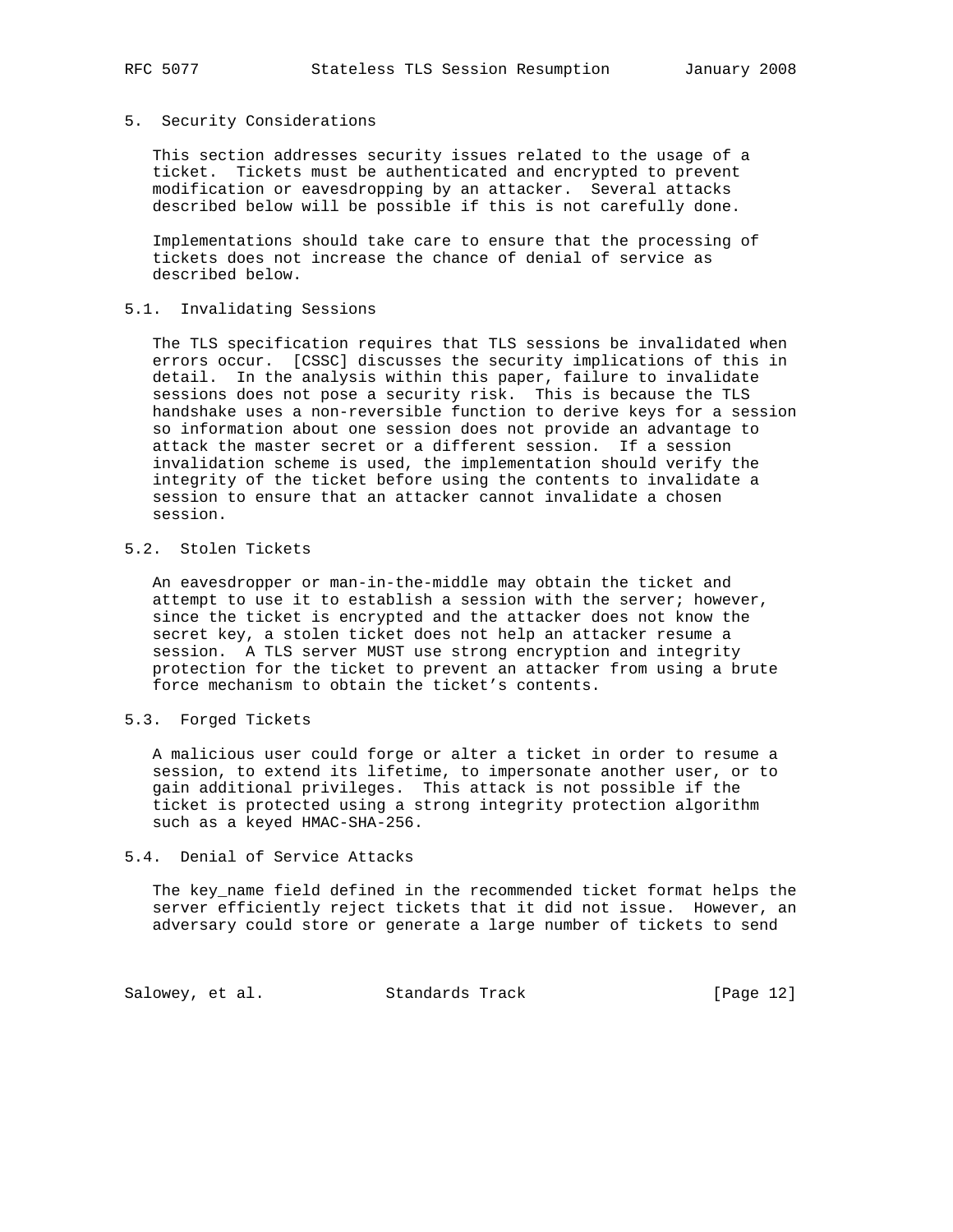to the TLS server for verification. To minimize the possibility of a denial of service, the verification of the ticket should be lightweight (e.g., using efficient symmetric key cryptographic algorithms).

5.5. Ticket Protection Key Management

 A full description of the management of the keys used to protect the ticket is beyond the scope of this document. A list of RECOMMENDED practices is given below.

- o The keys should be generated securely following the randomness recommendations in [RFC4086].
- o The keys and cryptographic protection algorithms should be at least 128 bits in strength. Some ciphersuites and applications may require cryptographic protection greater than 128 bits in strength.
- o The keys should not be used for any purpose other than generating and verifying tickets.
- o The keys should be changed regularly.
- o The keys should be changed if the ticket format or cryptographic protection algorithms change.

## 5.6. Ticket Lifetime

 The TLS server controls the lifetime of the ticket. Servers determine the acceptable lifetime based on the operational and security requirements of the environments in which they are deployed. The ticket lifetime may be longer than the 24-hour lifetime recommended in [RFC4346]. TLS clients may be given a hint of the lifetime of the ticket. Since the lifetime of a ticket may be unspecified, a client has its own local policy that determines when it discards tickets.

5.7. Alternate Ticket Formats and Distribution Schemes

 If the ticket format or distribution scheme defined in this document is not used, then great care must be taken in analyzing the security of the solution. In particular, if confidential information, such as a secret key, is transferred to the client, it MUST be done using secure communication so as to prevent attackers from obtaining or modifying the key. Also, the ticket MUST have its integrity and confidentiality protected with strong cryptographic techniques to prevent a breach in the security of the system.

Salowey, et al. Standards Track [Page 13]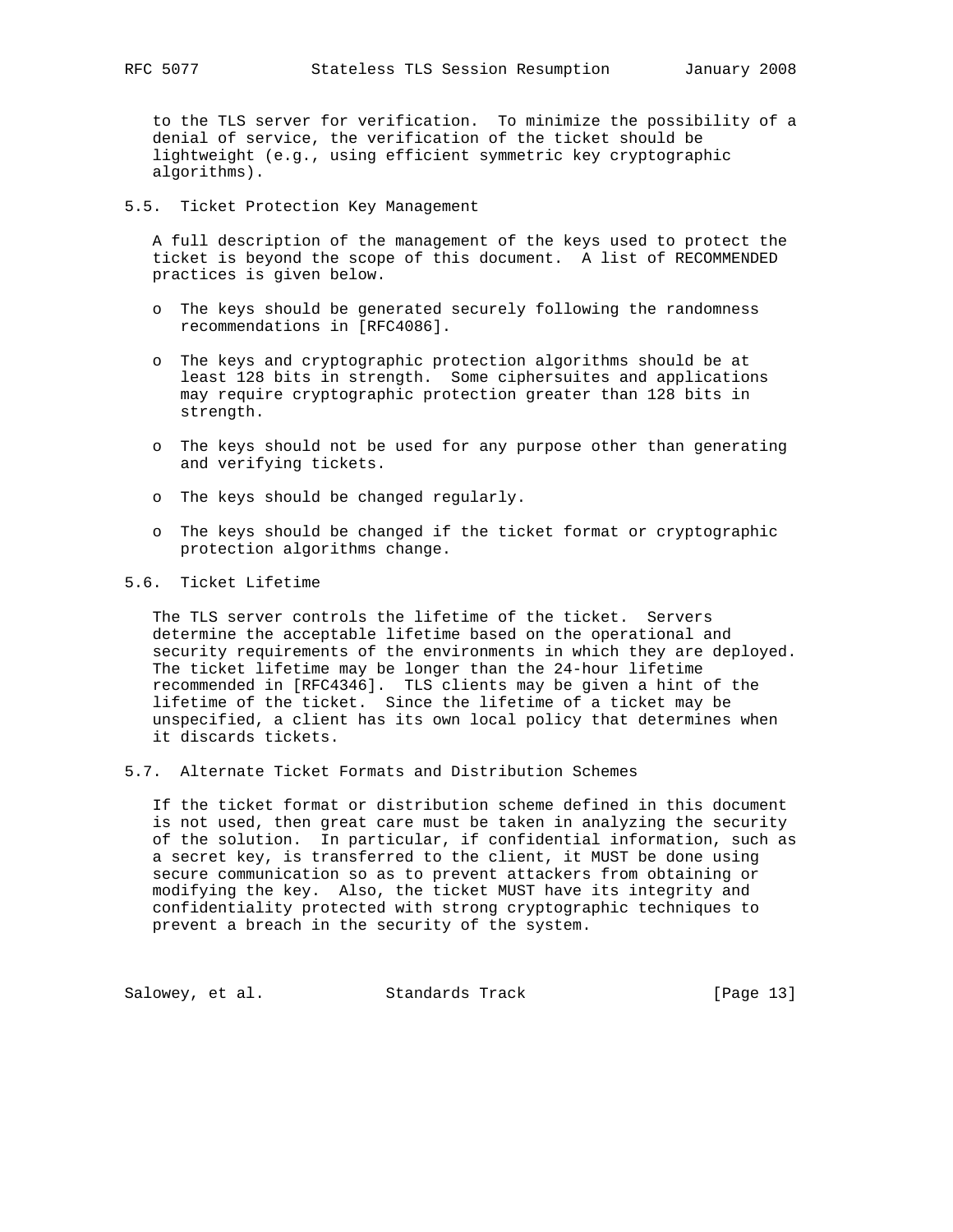# 5.8. Identity Privacy, Anonymity, and Unlinkability

 This document mandates that the content of the ticket is confidentiality protected in order to avoid leakage of its content, such as user-relevant information. As such, it prevents disclosure of potentially sensitive information carried within the ticket.

 The initial handshake exchange, which was used to obtain the ticket, might not provide identity confidentiality of the client based on the properties of TLS. Another relevant security threat is the ability for an on-path adversary to observe multiple TLS handshakes where the same ticket is used, therefore concluding they belong to the same communication endpoints. Application designers that use the ticket mechanism described in this document should consider that unlinkability [ANON] is not necessarily provided.

 While a full discussion of these topics is beyond the scope of this document, it should be noted that it is possible to issue a ticket using a TLS renegotiation handshake that occurs after a secure tunnel has been established by a previous handshake. This may help address some privacy and unlinkability issues in some environments.

## 6. Acknowledgements

 The authors would like to thank the following people for their help with preparing and reviewing this document: Eric Rescorla, Mohamad Badra, Tim Dierks, Nelson Bolyard, Nancy Cam-Winget, David McGrew, Rob Dugal, Russ Housley, Amir Herzberg, Bernard Aboba, and members of the TLS working group.

 [CSSC] describes a solution that is very similar to the one described in this document and gives a detailed analysis of the security considerations involved. [RFC2712] describes a mechanism for using Kerberos [RFC4120] in TLS ciphersuites, which helped inspire the use of tickets to avoid server state. [RFC4851] makes use of a similar mechanism to avoid maintaining server state for the cryptographic tunnel. [SC97] also investigates the concept of stateless sessions.

 The authors would also like to thank Jan Nordqvist, who found the encoding error in RFC 4507, corrected by this document. In addition Nagendra Modadugu, Wan-Teh Chang, and Michael D'Errico provided useful feedback during the review of this document.

Salowey, et al. Standards Track [Page 14]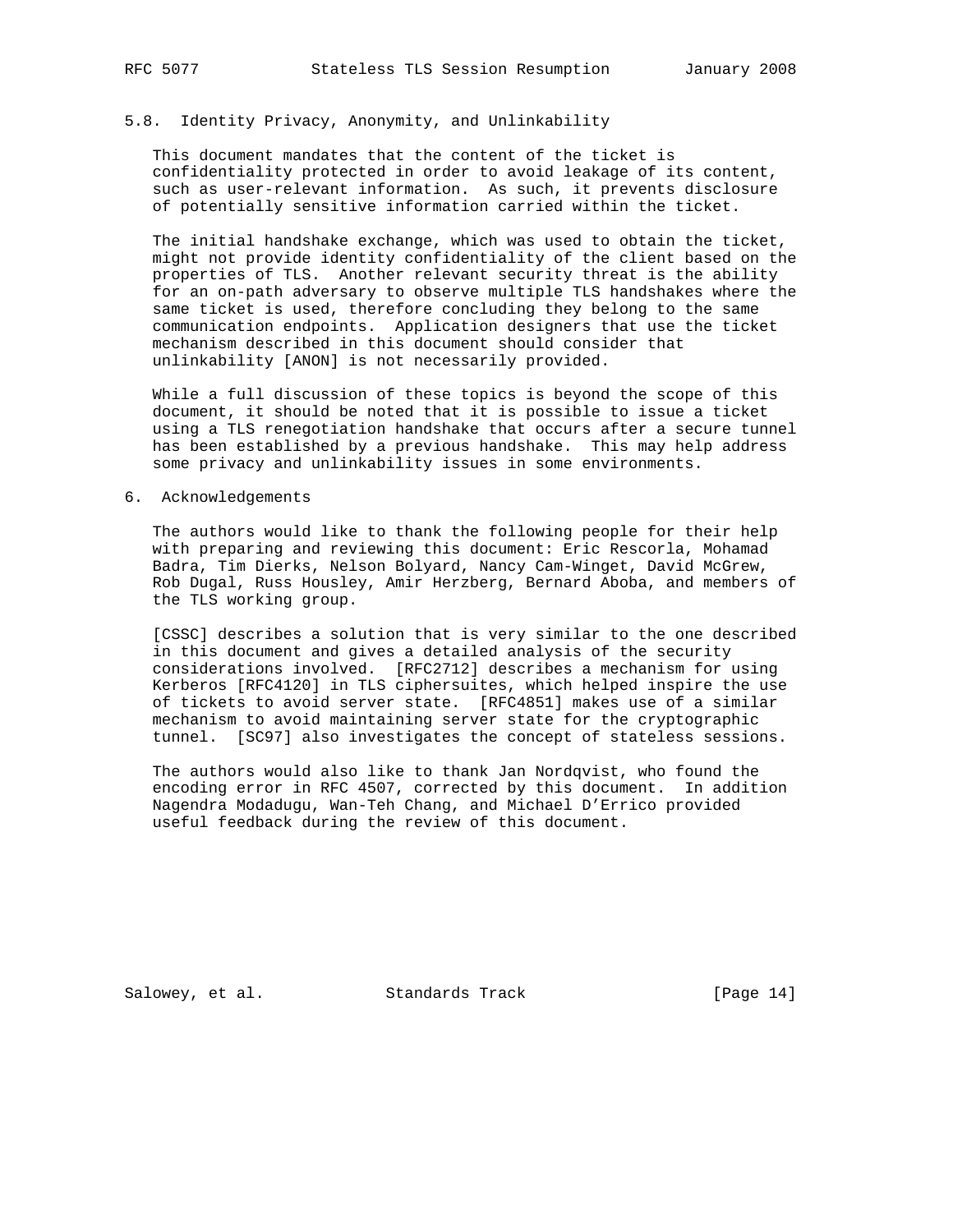## 7. IANA Considerations

 IANA has assigned a TLS extension number of 35 to the SessionTicket TLS extension from the TLS registry of ExtensionType values defined in [RFC4366].

 IANA has assigned a TLS HandshakeType number 4 to the NewSessionTicket handshake type from the TLS registry of HandshakeType values defined in [RFC4346].

This document does not require any actions or assignments from IANA.

- 8. References
- 8.1. Normative References
	- [RFC2119] Bradner, S., "Key words for use in RFCs to Indicate Requirement Levels", BCP 14, RFC 2119, March 1997.
	- [RFC2246] Dierks, T. and C. Allen, "The TLS Protocol Version 1.0", RFC 2246, January 1999.
	- [RFC4346] Dierks, T. and E. Rescorla, "The Transport Layer Security (TLS) Protocol Version 1.1", RFC 4346, April 2006.
	- [RFC4366] Blake-Wilson, S., Nystrom, M., Hopwood, D., Mikkelsen, J., and T. Wright, "Transport Layer Security (TLS) Extensions", RFC 4366, April 2006.
	- [RFC4507] Salowey, J., Zhou, H., Eronen, P., and H. Tschofenig, "Transport Layer Security (TLS) Session Resumption without Server-Side State", RFC 4507, May 2006.

## 8.2. Informative References

- [AES] National Institute of Standards and Technology, "Advanced Encryption Standard (AES)", Federal Information Processing Standards (FIPS) Publication 197, November 2001.
- [ANON] Pfitzmann, A. and M. Hansen, "Anonymity, Unlinkability, Unobservability, Pseudonymity, and Identity Management - A Consolidated Proposal for Terminology", http:// dud.inf.tu-dresden.de/literatur/ Anon\_Terminology\_v0.26-1.pdf Version 0.26, December 2005.

Salowey, et al. Standards Track [Page 15]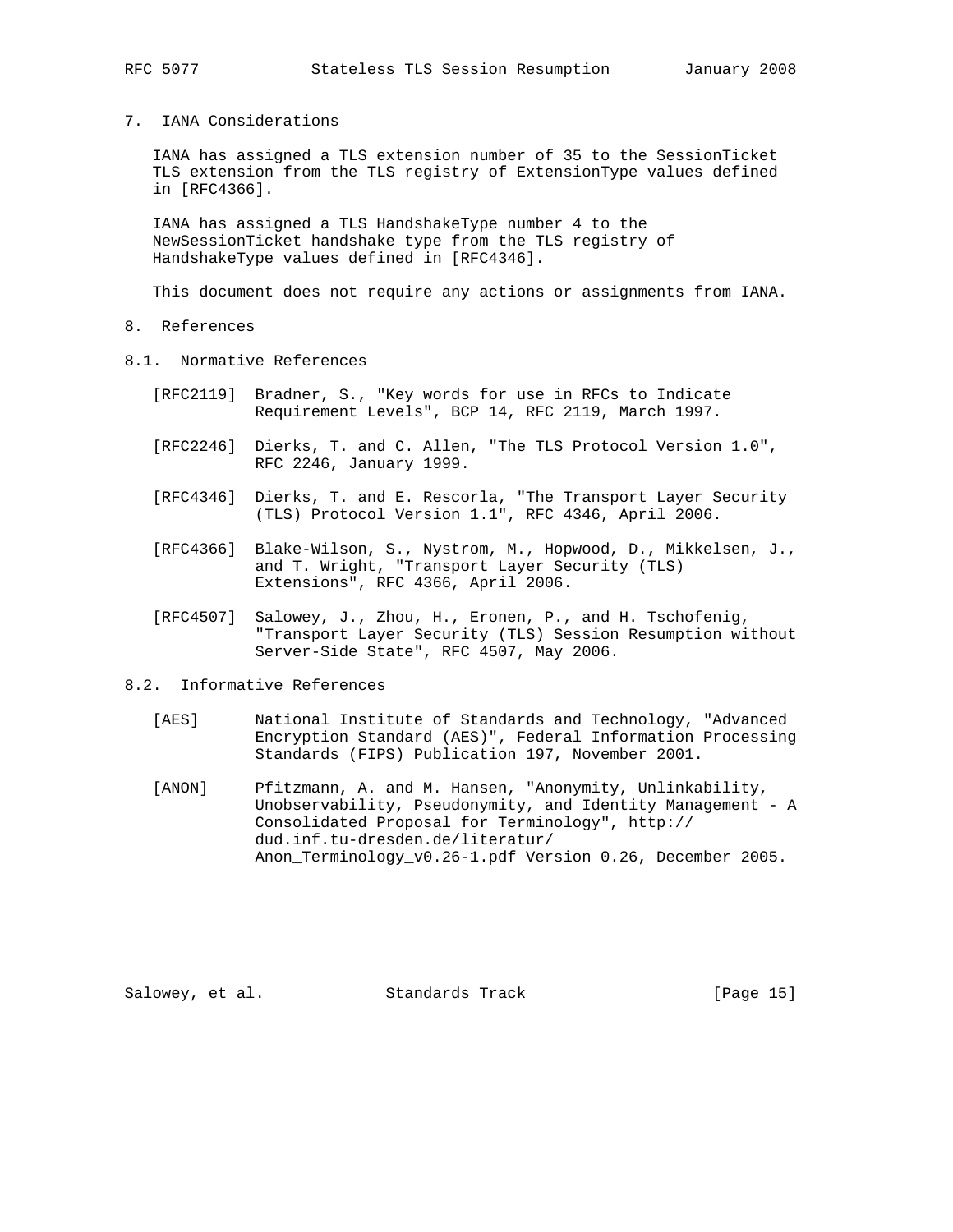- [CBC] National Institute of Standards and Technology, "Recommendation for Block Cipher Modes of Operation - Methods and Techniques", NIST Special Publication 800-38A, December 2001.
- [CSSC] Shacham, H., Boneh, D., and E. Rescorla, "Client-side caching for TLS", Transactions on Information and System Security (TISSEC) , Volume 7, Issue 4, November 2004.
- [RFC2712] Medvinsky, A. and M. Hur, "Addition of Kerberos Cipher Suites to Transport Layer Security (TLS)", RFC 2712, October 1999.
- [RFC4086] Eastlake, D., Schiller, J., and S. Crocker, "Randomness Requirements for Security", BCP 106, RFC 4086, June 2005.
- [RFC4120] Neuman, C., Yu, T., Hartman, S., and K. Raeburn, "The Kerberos Network Authentication Service (V5)", RFC 4120, July 2005.
- [RFC4279] Eronen, P. and H. Tschofenig, "Pre-Shared Key Ciphersuites for Transport Layer Security (TLS)", RFC 4279, December 2005.
- [RFC4634] Eastlake, D. and T. Hansen, "US Secure Hash Algorithms (SHA and HMAC-SHA)", RFC 4634, July 2006.
- [RFC4851] Cam-Winget, N., McGrew, D., Salowey, J., and H. Zhou, "The Flexible Authentication via Secure Tunneling Extensible Authentication Protocol Method (EAP-FAST)", RFC 4851, May 2007.
- [SC97] Aura, T. and P. Nikander, "Stateless Connections", Proceedings of the First International Conference on Information and Communication Security (ICICS '97) , 1997.

Salowey, et al. Standards Track [Page 16]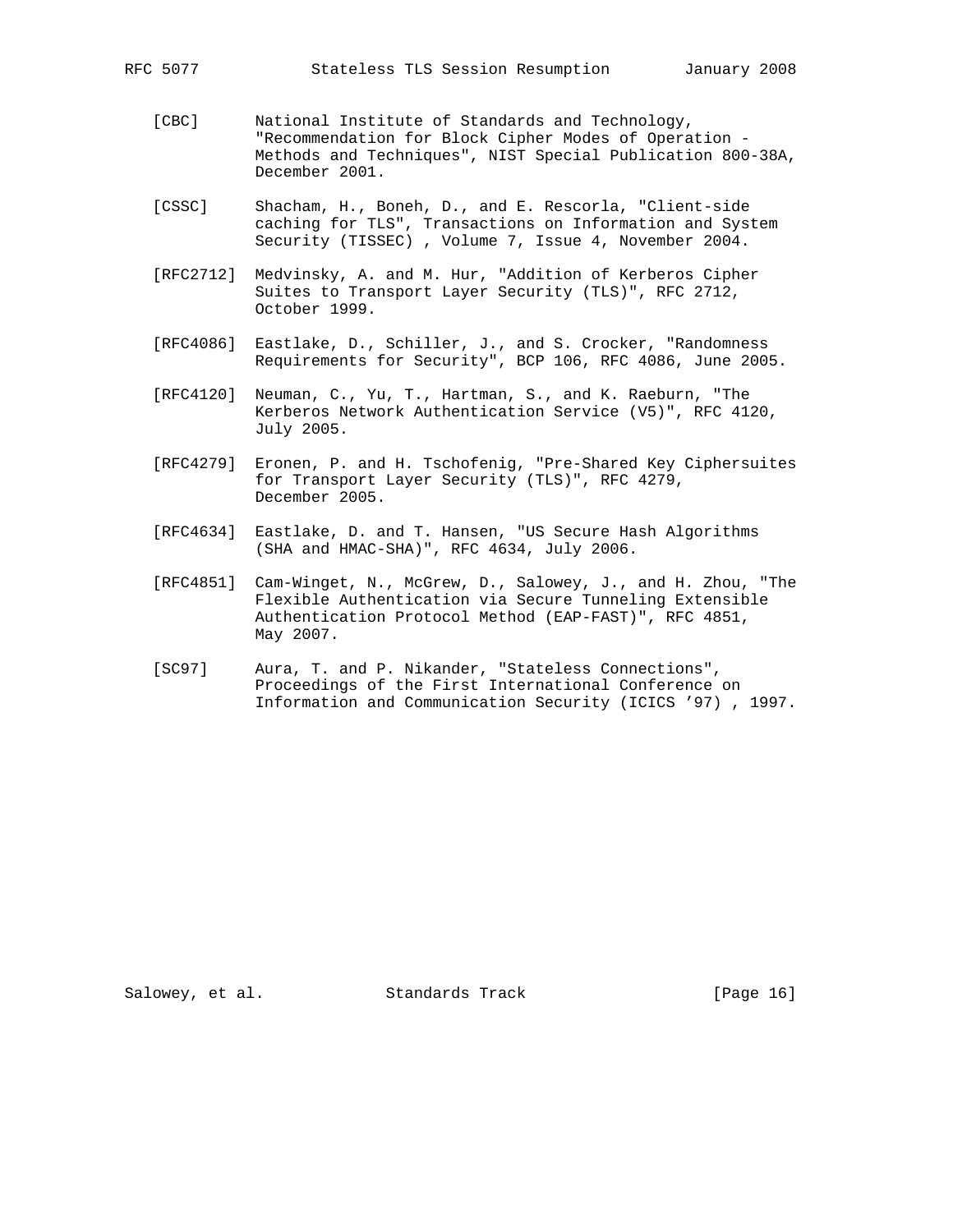Appendix A. Discussion of Changes to RFC 4507

 RFC 4507 [RFC4507] defines a mechanism to resume a TLS session without maintaining server side state by specifying an encrypted ticket that is maintained on the client. The client presents this ticket to the server in a SessionTicket hello extension. The encoding in RFC 4507 used the XDR style encoding specified in TLS [RFC4346].

 An error in the encoding caused the specification to differ from deployed implementations. At the time of this writing there are no known implementations that follow the encoding specified in RFC 4507. This update to RFC 4507 aligns the document with these currently deployed implementations.

 Erroneous encoding in RFC 4507 resulted in two length fields; one for the extension contents and one for the ticket itself. Hence, for a ticket that is 256 bytes long and begins with the hex value FF FF, the encoding of the extension would be as follows according to RFC 4507:

| 00 23 |                                              | Ticket Extension type 35     |
|-------|----------------------------------------------|------------------------------|
| 01 02 |                                              | Length of extension contents |
| 01 00 |                                              | Length of ticket             |
|       | Actual ticket<br>$FF$ $FF$ $\ldots$ $\ldots$ |                              |

 The update proposed in this document reflects what implementations actually encode, namely it removes the redundant length field. So, for a ticket that is 256 bytes long and begins with the hex value FF FF, the encoding of the extension would be as follows according to this update:

| 00 23                       | Extension type 35                     |
|-----------------------------|---------------------------------------|
| 01 00                       | Length of extension contents (ticket) |
| $FF$ $FF$ $\ldots$ $\ldots$ | Actual ticket                         |

 A server implemented according to RFC 4507 receiving a ticket extension from a client conforming to this document would interpret the first two bytes of the ticket as the length of this ticket. This will result in either an inconsistent length field or in the processing of a ticket missing the first two bytes. In the first case, the server should reject the request based on a malformed length. In the second case, the server should reject the ticket based on a malformed ticket, incorrect key version, or failed decryption. A server implementation based on this update receiving an RFC 4507 extension would interpret the first length field as the

Salowey, et al. Standards Track [Page 17]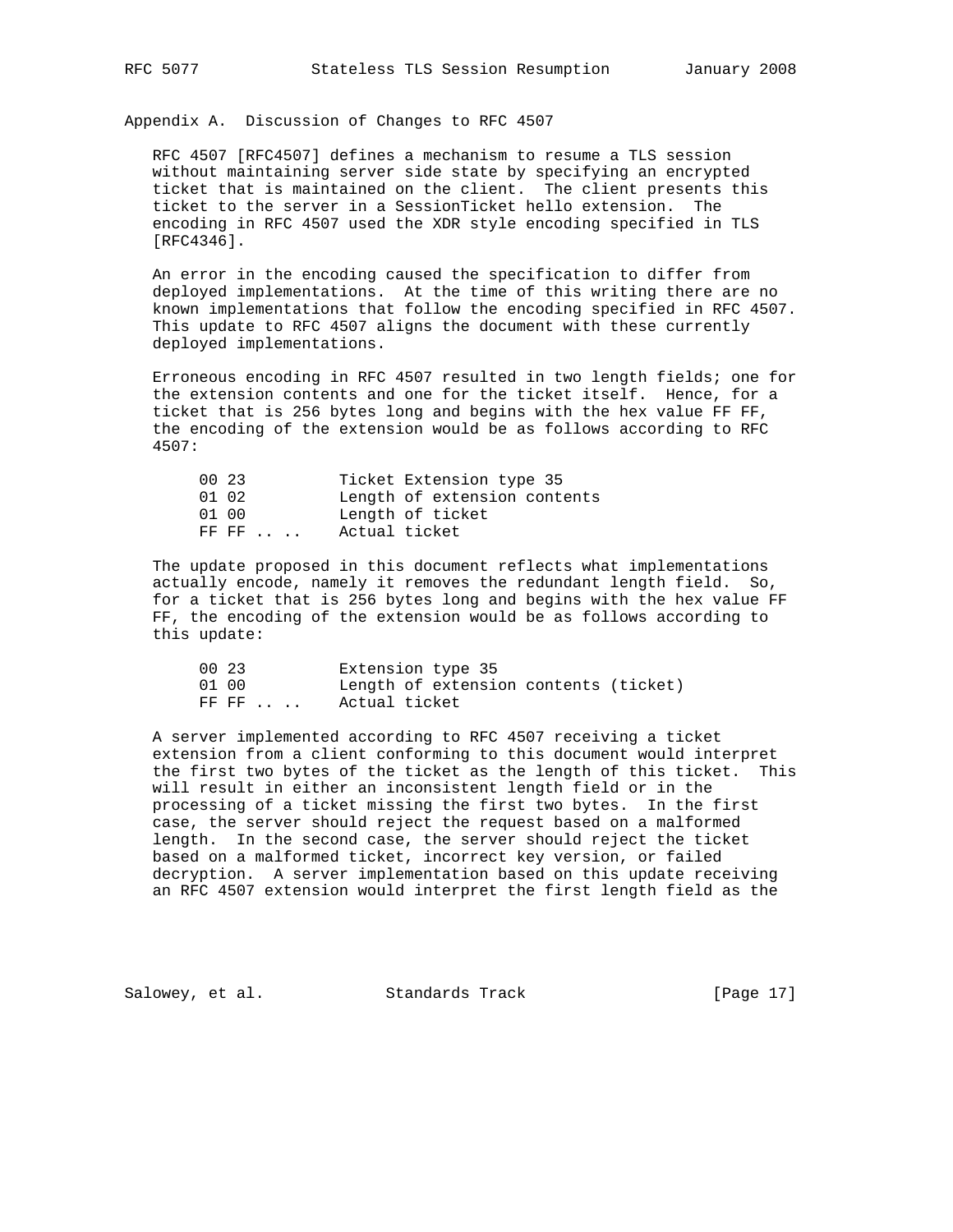length of the ticket and include the second two length bytes as the first bytes in the ticket, resulting in the ticket being rejected based on a malformed ticket, incorrect key version, or failed decryption.

 Note that the encoding of an empty SessionTicket extension was ambiguous in RFC 4507. An RFC 4507 implementation may have encoded it as:

| 00 23<br>00 02<br>00 00 | Extension type 35<br>Length of ticket | Length of extension contents |  |
|-------------------------|---------------------------------------|------------------------------|--|
|-------------------------|---------------------------------------|------------------------------|--|

or it may have encoded it the same way as this update:

 00 23 Extension type 35 00 00 Length of extension contents

 A server wishing to support RFC 4507 clients should respond to an empty SessionTicket extension encoded the same way as it received it.

 A server implementation can construct tickets such that it can detect an RFC 4507 implementation, if one existed, by including a cookie at the beginning of the tickets that can be differentiated from a valid length. For example, if an implementation constructed tickets to start with the hex values FF FF, then it could determine where the ticket begins and determine the length correctly from the type of length fields present.

 This document makes a few additional changes to RFC 4507 listed below.

- o Clarifying that the server can allow session resumption using a ticket without issuing a new ticket in Section 3.1.
- o Clarifying that the lifetime is relative to when the ticket is received in section 3.3.
- o Clarifying that the NewSessionTicket handshake message is included in the hash generated for the Finished messages in Section 3.3.
- o Clarifying the interaction with TLS Session ID in Section 3.4.
- o Recommending the use of SHA-256 for the integrity protection of the ticket in Section 4.
- o Clarifying that additional data can be included in the StatePlaintext structure in Section 4.

Salowey, et al. Standards Track [Page 18]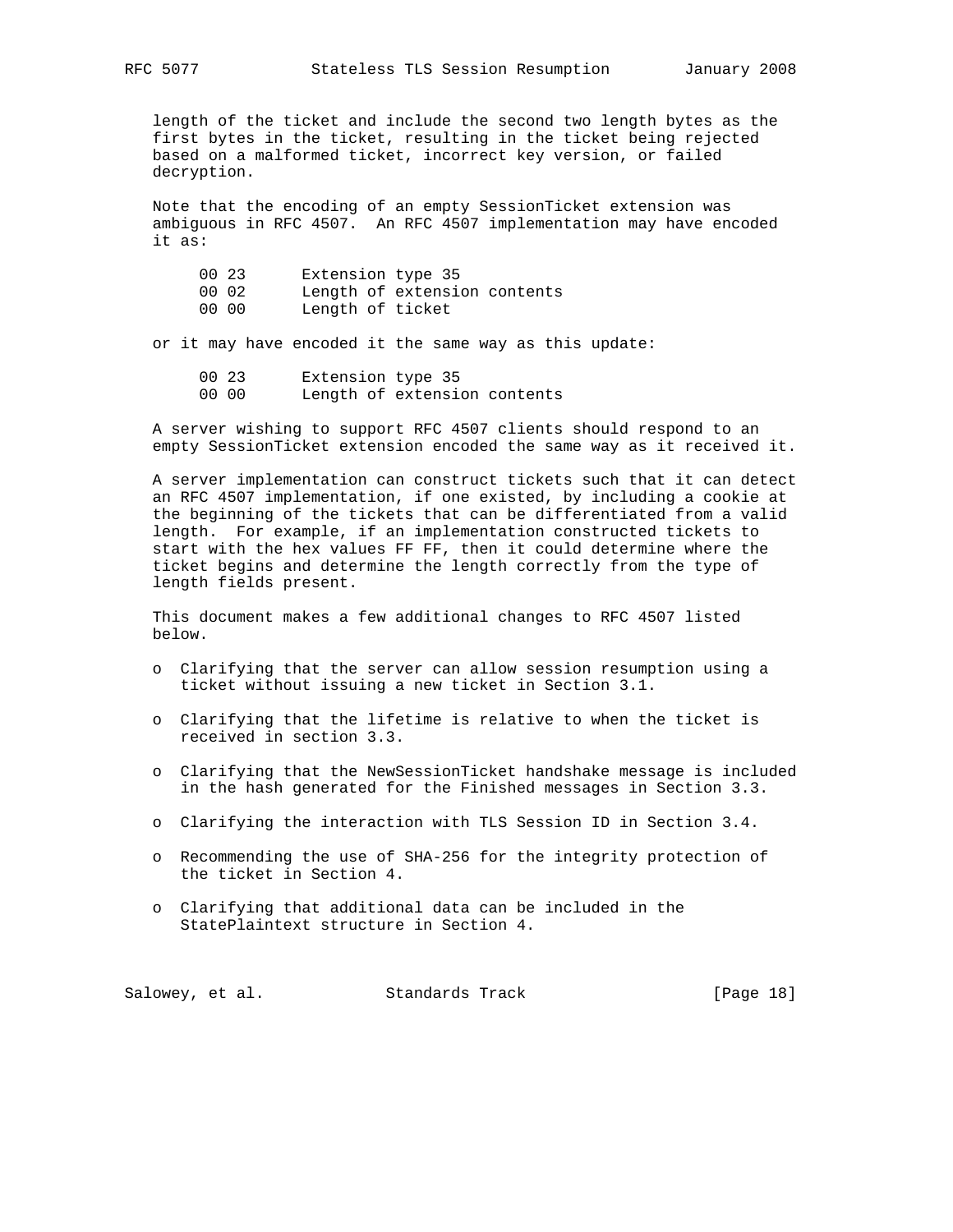Authors' Addresses Joseph Salowey Cisco Systems 2901 3rd Ave Seattle, WA 98121 US EMail: jsalowey@cisco.com Hao Zhou Cisco Systems 4125 Highlander Parkway Richfield, OH 44286 US EMail: hzhou@cisco.com Pasi Eronen Nokia Research Center P.O. Box 407 FIN-00045 Nokia Group Finland EMail: pasi.eronen@nokia.com Hannes Tschofenig Nokia Siemens Networks Otto-Hahn-Ring 6 Munich, Bayern 81739 Germany EMail: Hannes.Tschofenig@nsn.com

Salowey, et al. Standards Track [Page 19]